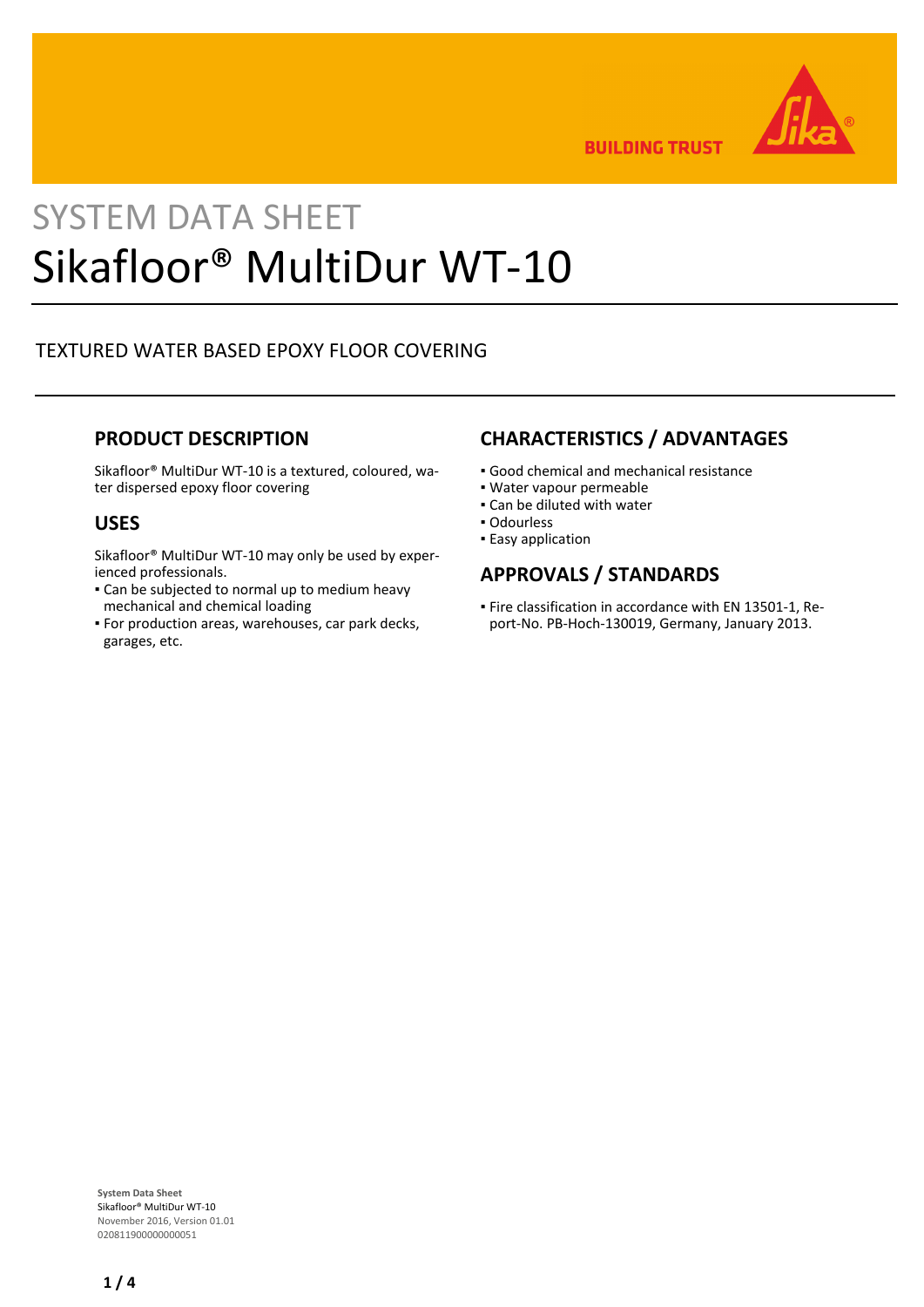## **SYSTEM INFORMATION**

**System Structure**



**Sikafloor® MultiDur WT-10 system (~ 0.4-0.6 mm)**

| 1. Primer   | Sikafloor®-2540 W+5% wt. water  |
|-------------|---------------------------------|
| 2. Top coat | Sikafloor®- 2540 W + Extender T |

| <b>Chemical base</b>     |                                     |
|--------------------------|-------------------------------------|
|                          | Epoxy waterborne                    |
| Appearance               | Textured, semi-gloss finish         |
| Colour                   | Available in various colour shades. |
| <b>Nominal Thickness</b> | $^{\circ}$ 0.4–0.6mm                |

# **TECHNICAL INFORMATION**

| <b>Reaction to Fire</b>    | Bfl-S1                                                                                        | (EN 13501-1)                                                               |
|----------------------------|-----------------------------------------------------------------------------------------------|----------------------------------------------------------------------------|
| <b>Chemical Resistance</b> | Contact Sika technical service for specific information                                       |                                                                            |
| <b>Thermal Resistance</b>  | Exposure*                                                                                     | Dry heat                                                                   |
|                            | Permanent                                                                                     | $+60 °C$                                                                   |
|                            | Short-term max. 7 d                                                                           | +80 °C                                                                     |
|                            | Short-term max. 12 h                                                                          | $+100 °C$                                                                  |
|                            | al<br>(i.e. during steam cleaning etc.)<br>*No simultaneous chemical and mechanical exposure. | Short-term moist/wet heat* up to $+80$ °C where exposure is only occasion- |

# **APPLICATION INFORMATION**

| Consumption                    |                                                                                                                                                                         | Sikafloor® MultiDur WT-10 system (~ 0.4-0.6 mm)       |                                                 |  |  |  |
|--------------------------------|-------------------------------------------------------------------------------------------------------------------------------------------------------------------------|-------------------------------------------------------|-------------------------------------------------|--|--|--|
|                                | <b>Coating System</b>                                                                                                                                                   | <b>Product</b>                                        | Consumption                                     |  |  |  |
|                                | Primer                                                                                                                                                                  | $1 \times$ Sikafloor®-2540 W<br>+ 5 % wt. water       | $^{\circ}$ 0.2–0.3 kg/m <sup>2</sup>            |  |  |  |
|                                | Top coat                                                                                                                                                                | $1-2 \times$ Sikafloor®- 2540<br>$W + 2$ % Extender T | $\sim$ 0.2–0.3 kg/m <sup>2</sup> per lay-<br>er |  |  |  |
| <b>Product Temperature</b>     |                                                                                                                                                                         | Please refer to the individual Product Data Sheets    |                                                 |  |  |  |
| <b>Ambient Air Temperature</b> |                                                                                                                                                                         | +10 °C min. $/$ +30 °C max.                           |                                                 |  |  |  |
| <b>Relative Air Humidity</b>   | 75 % r.h. max., adequate fresh air ventilation must be provided to remove<br>excess moisture during curing.                                                             |                                                       |                                                 |  |  |  |
| <b>Dew Point</b>               | Beware of condensation!<br>The substrate and uncured floor must be at least 3 °C above dew point to<br>reduce the risk of condensation or blooming on the floor finish. |                                                       |                                                 |  |  |  |

**System Data Sheet** Sikafloor® MultiDur WT-10 November 2016, Version 01.01 020811900000000051



**BUILDING TRUST**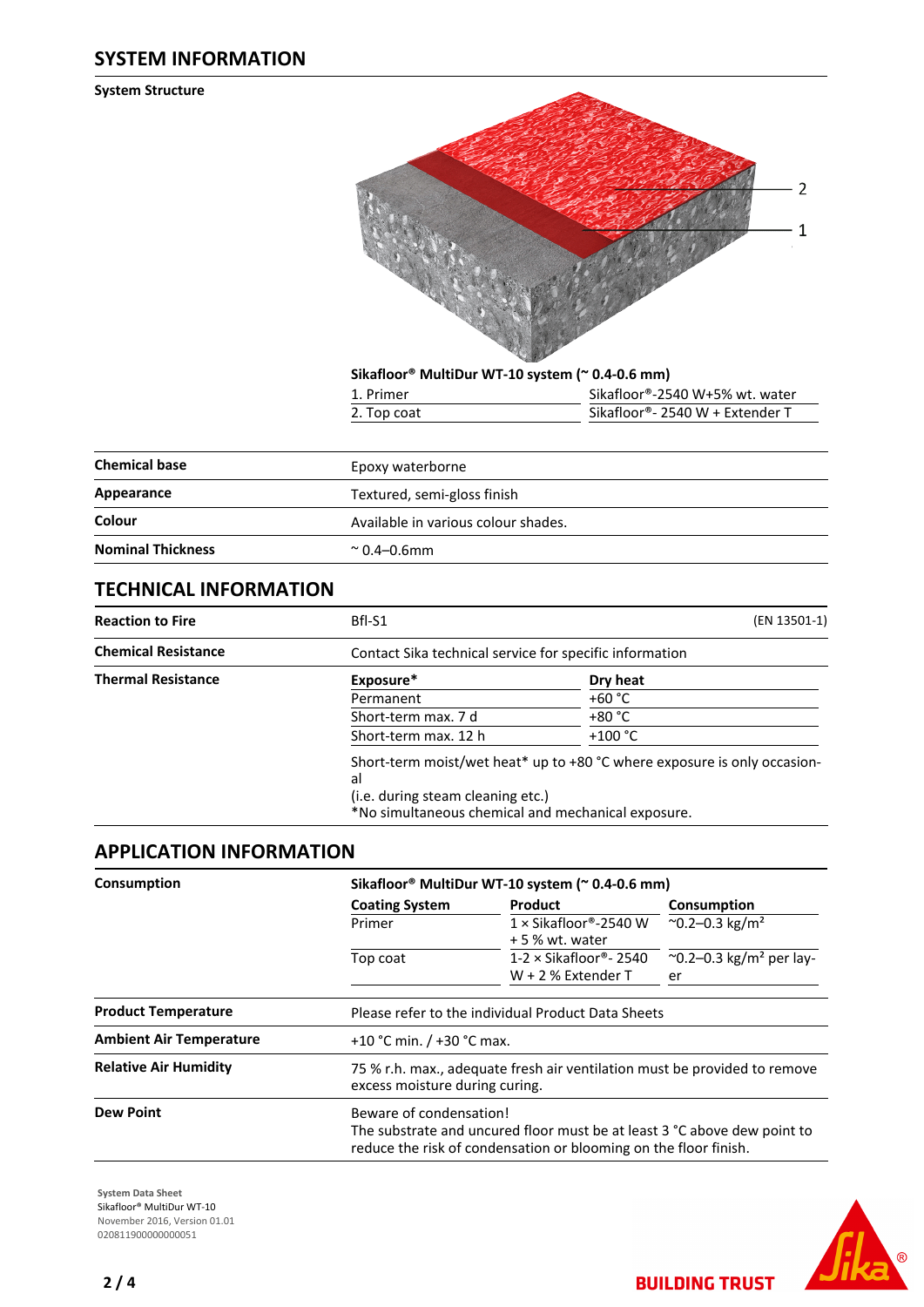| <b>Substrate Temperature</b>         | +10 °C min. $/$ +30 °C max.                                                                                                                                                                                                                                                                               |                    |                     |                  |                   |  |
|--------------------------------------|-----------------------------------------------------------------------------------------------------------------------------------------------------------------------------------------------------------------------------------------------------------------------------------------------------------|--------------------|---------------------|------------------|-------------------|--|
| <b>Substrate Moisture Content</b>    | When performing application work with Sikafloor <sup>®</sup> MultiDur WT-10, the<br>substrate moisture content must not exceed 6 % pbw measured by<br>Tramex.<br>Test method: Sika®-Tramex meter, CM - measurement or Oven-dry-meth-<br>od.<br>No rising moisture according to ASTM (Polyethylene-sheet). |                    |                     |                  |                   |  |
| <b>Waiting Time / Overcoating</b>    | Before applying Sikafloor®-2540 W on Sikafloor®-2540 W allow:                                                                                                                                                                                                                                             |                    |                     |                  |                   |  |
|                                      | Substrate temperature Minimum                                                                                                                                                                                                                                                                             |                    |                     |                  | <b>Maximum</b>    |  |
|                                      | $+10 °C$                                                                                                                                                                                                                                                                                                  |                    |                     | 48 hours         | 7 days            |  |
|                                      | $+20 °C$                                                                                                                                                                                                                                                                                                  |                    | 20 hours            |                  | 6 days            |  |
|                                      | $+30 °C$                                                                                                                                                                                                                                                                                                  |                    | 10 hours            |                  | 3 days            |  |
|                                      | Times are approximate and will be affected by changing ambient condi-<br>tions particularly temperature and relative humidity.<br>When relative air humidity is $\geq$ 75% the waiting time is increased by at least<br>24 hours.                                                                         |                    |                     |                  |                   |  |
| <b>Applied Product Ready for Use</b> | <b>Temperature</b>                                                                                                                                                                                                                                                                                        |                    | <b>Foot traffic</b> | Light traffic    | <b>Full cure</b>  |  |
|                                      | $+10 °C$                                                                                                                                                                                                                                                                                                  | $\approx$ 48 hours |                     | $\approx$ 5 days | $\approx$ 10 days |  |
|                                      | $+20 °C$                                                                                                                                                                                                                                                                                                  | $\approx$ 20 hours |                     | $\approx$ 3 days | $\sim$ 7 days     |  |
|                                      | $+30 °C$                                                                                                                                                                                                                                                                                                  | $\approx$ 10 hours |                     | $\sim$ 2 days    | $\approx$ 5 days  |  |
|                                      |                                                                                                                                                                                                                                                                                                           |                    |                     |                  |                   |  |

### **PRODUCT INFORMATION**

| Packaging                 | Please refer to the individual Product Data Sheets |  |
|---------------------------|----------------------------------------------------|--|
| <b>Shelf Life</b>         | Please refer to the individual Product Data Sheets |  |
| <b>Storage Conditions</b> | Please refer to the individual Product Data Sheets |  |

### **MAINTENANCE**

#### **CLEANING**

Please refer to Sikafloor®- Cleaning Regime

# **FURTHER DOCUMENTS**

Please refer to :

- **Sika<sup>®</sup> Information Manual Mixing & Applications of** Flooring Systems
- **E** Sika<sup>®</sup> Information Manual Evaluation and Preparation of Surfaces for Flooring Systems

# **LIMITATIONS**

- Do not apply on substrates with rising moisture.
- Freshly applied Sikafloor® MultiDur WT-10 should be protected from damp, condensation and water for at least 24 hours.
- Always ensure adequate fresh air ventilation when using Sikafloor® MultiDur WT-10 in confined spaces to avoid curing problems.
- The "gloss" of the finish can vary with temperature, humidity and the absorbency of the substrate.
- With light colour shades (e.g. yellow or orange) it may be necessary to apply several coats of Sikafloor®-2540 W to achieve full opacity (hiding power).
- Under direct sun radiation there may be some discol-▪ ouration and colour deviation, this has no influence on the function and performance of the coating.
- . The incorrect assessment and treatment of cracks

**System Data Sheet** Sikafloor® MultiDur WT-10 November 2016, Version 01.01 020811900000000051

may lead to a reduced service life and reflective cracking.

- For exact colour matching, ensure the Sikafloor®- 2540 W in each area is applied from the same control batch numbers.
- **.** Under certain conditions, underfloor heating or high ambient temperatures combined with high point loading, may lead to imprints in the resin.
- **.** If heating is required do not use gas, oil, paraffin or other fossil fuel heaters, these produce large quantities of both CO2 and H2O water vapour, which may adversely affect the finish. For heating use only electric powered warm air blower systems.

# **VALUE BASE**

All technical data stated in this Product Data Sheet are based on laboratory tests. Actual measured data may vary due to circumstances beyond our control.

# **LOCAL RESTRICTIONS**

Please note that as a result of specific local regulations the performance of this product may vary from country to country. Please consult the local Product Data Sheet for the exact description of the application fields.

# **ECOLOGY, HEALTH AND SAFETY**

For information and advice on the safe handling, storage and disposal of chemical products, users shall refer to the most recent Safety Data Sheet (SDS) containing

**BUILDING TRUST**